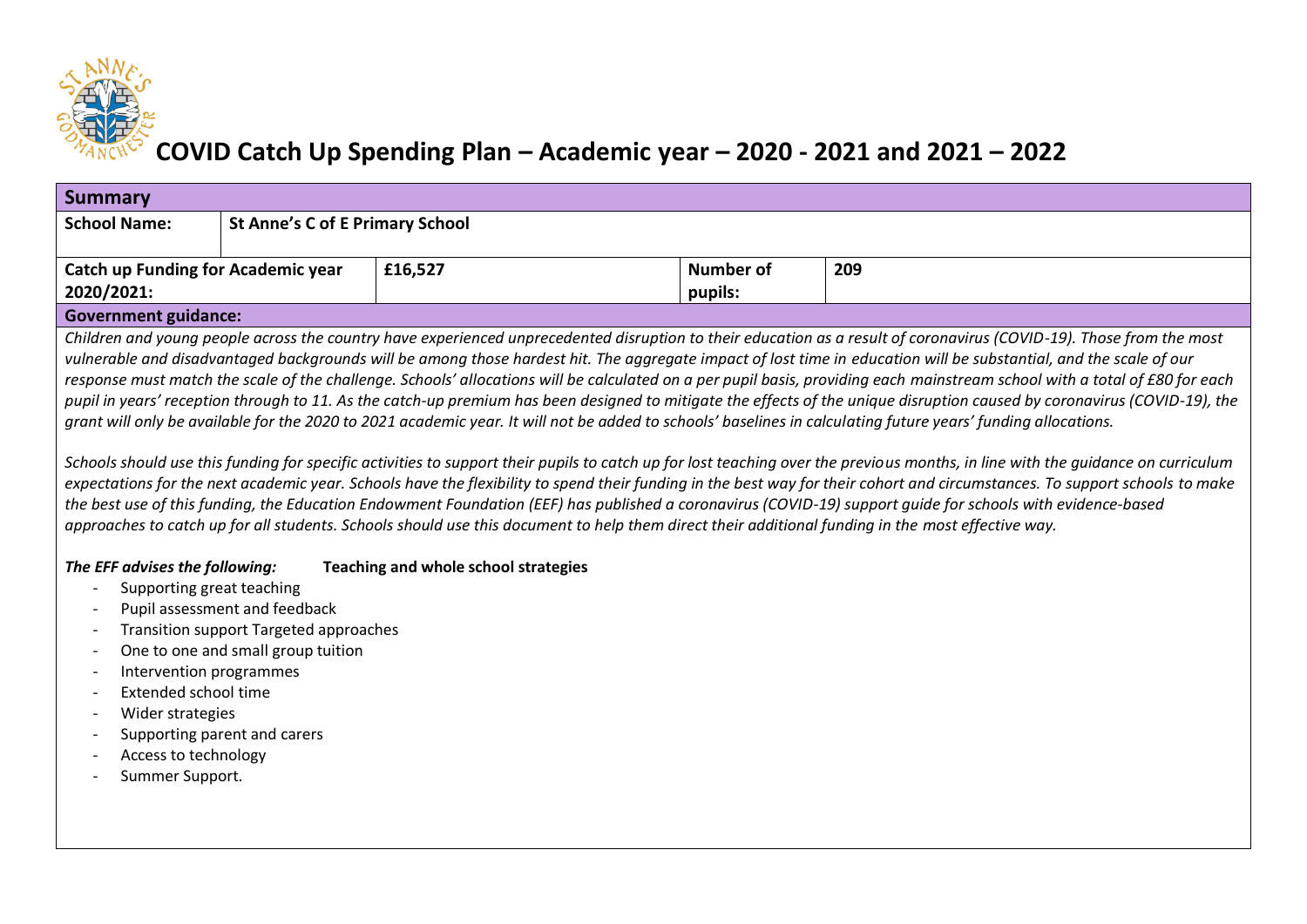| Identified Impact in September 2020 of lockdown March 2020 - July 2020         | Agreed focus for 'Catch up'                                        | Cost / Spend |
|--------------------------------------------------------------------------------|--------------------------------------------------------------------|--------------|
| Attitude / behaviour towards learning:                                         | Additional support staff hours across the school to support        | £1000        |
| Children lost some independence skills over the lockdown period. Teaching      | where needed. This facilitated some small group as well as         | (From school |
| staff noticed that more children needed support to 'get started' on an         | whole class teaching.                                              | budget)      |
| activity than they had before.                                                 |                                                                    |              |
| There was more reliance on providing adult support. This was particularly the  |                                                                    |              |
| case with the younger children.                                                |                                                                    |              |
| Maths:                                                                         | There was no specific additional funding spent on Maths            | <b>No</b>    |
| The school uses the White Rose materials and these had been utilised over      | within the Autumn Term of 2020.                                    | additional   |
| the lock down period. This helped to provide children with relative            |                                                                    | spend from   |
| mathematical skills and knowledge during this time.                            | All additional support was provided by class teachers and          | budget.      |
|                                                                                | support staff allocated to each class.                             |              |
| When children returned in September the next units were taught in              |                                                                    |              |
| progression. Staff made allowances for knowledge gaps and used extra           | Staff took advantage of the revised timetable which allowed        |              |
| maths sessions time tabled in for Autumn term, to address these. Support       | for extended lesson time to be spent on Maths during the           |              |
| staff provided additional support for small groups and within the whole class  | week to focus on developing problem solving and reasoning          |              |
| teaching.                                                                      | skills.                                                            |              |
|                                                                                |                                                                    |              |
| Class teachers found that children's stamina, particularly in approaching      | Advice was sought from the County Maths Leader who                 |              |
| problem solving activities, had declined. Children were more likely to 'give   | provided a teaching staff CPD session based on oracy within        |              |
| up' and ask for help. Teachers found that they needed to re build these skills | maths and how to plan for activities that encourage more           |              |
| and provide more support to remind children of problem solving strategies.     | problem solving a reasoning.                                       |              |
| <b>Literacy (Including phonics)</b>                                            |                                                                    |              |
| Writing:                                                                       | New books were purchased to use as inspiration for some            | Books £100   |
| Teachers assessed children's writing when they returned in September 2020.     | writing activities over the Autumn term within KS2.                |              |
| There were two main areas that had been effected by the lock down. One         | We also felt it would be useful to provide children with           | Equipment    |
| area was the loss of writing stamina that many children across the school      | exciting stimuli for writing to help them build their stamina      | for outdoor  |
| had demonstrated. Children had not been used to sitting for a period of time   | and interest levels again. The school organised various            | activities:  |
| and to focus on a piece of work. This needed to be built back up again over    | hands on activities including Apple Pressing, time spent in        | £100         |
| time. The second area was the presentation standards of written work had       | Forest school and class 4 took part in weekly fishing trips to     |              |
| deteriorated. Class teachers were able to focus on these two main areas        | the local river to link in with their writing topic for that term. |              |
| when the children returned in September 2020.                                  |                                                                    |              |
|                                                                                | New reading scheme in place for children to access within          | £400         |
| <b>Reading:</b>                                                                | Reception and across KS1 (Prior to being placed on the             |              |
|                                                                                | schools Accelerated Reader scheme). Staff assess phonic            |              |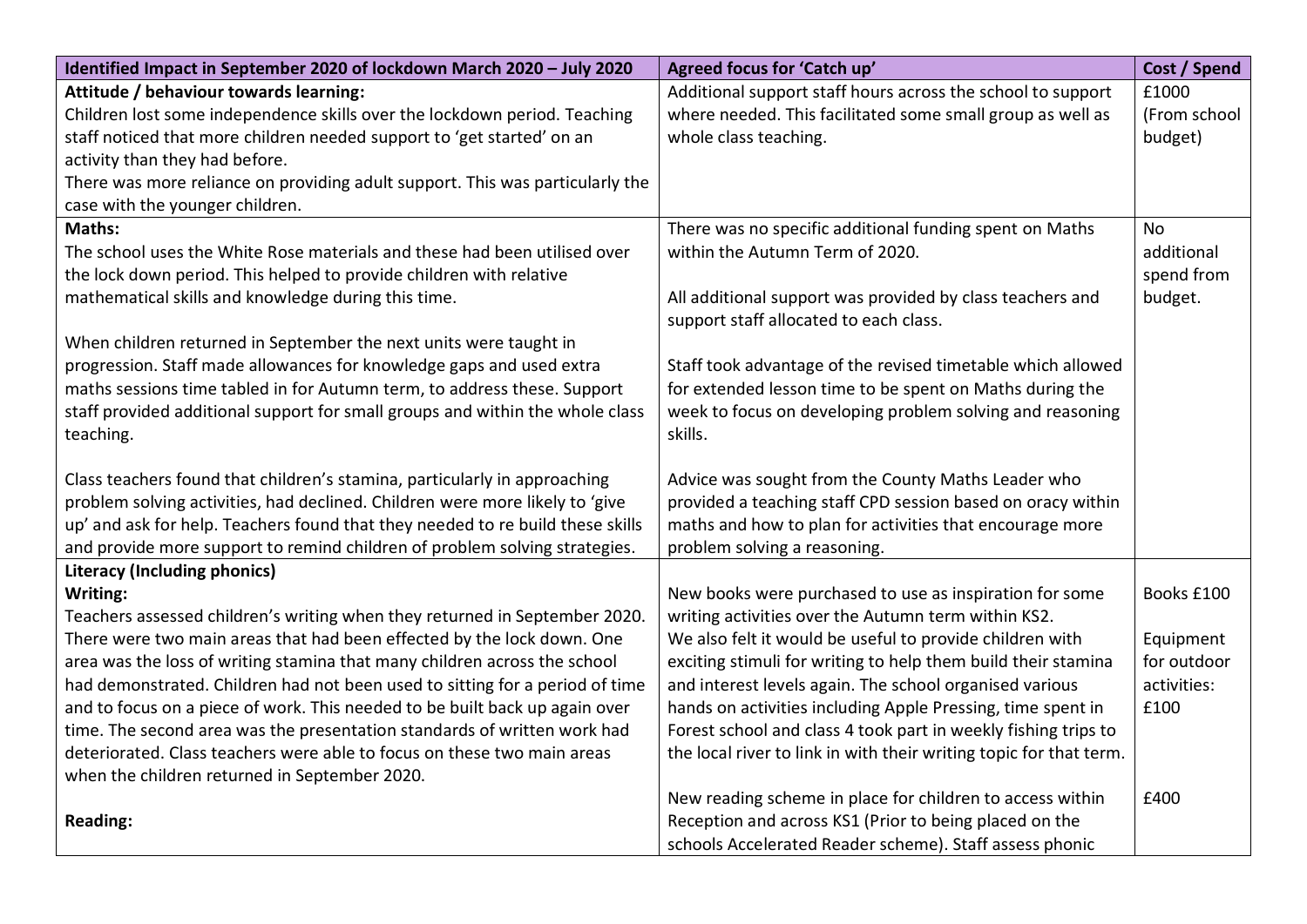| The school has invested in new 'early reader' books and phonic focused<br>books for Reception and KS1. These help to support the development of<br>reading in line with phonics being taught. The school purchased a small<br>number of these books, but the rest were funded by the school's Parent and<br><b>Staff Association.</b>                                                                                                                                                                                                                                                      | level and place children on the scheme. Additional reading<br>takes place in school, for targeted children using support<br>staff.                                           | £1188.55<br>(Donation<br>from PSFA) |
|--------------------------------------------------------------------------------------------------------------------------------------------------------------------------------------------------------------------------------------------------------------------------------------------------------------------------------------------------------------------------------------------------------------------------------------------------------------------------------------------------------------------------------------------------------------------------------------------|------------------------------------------------------------------------------------------------------------------------------------------------------------------------------|-------------------------------------|
| <b>Phonics:</b><br>Assessments carried out in September and October, highlighted gaps in<br>children's phonic knowledge. This was clear within Class 1, however children<br>also needed to 'catch up' within Class 2. A follow up phonic screening was<br>carried out in December 2020. The catch up support put in place for phonics<br>meant that 79% of children achieved the level expected at phonics at the end<br>of KS1. Follow up support is in place focusing on the remaining 21% of<br>children reaching this level by the end of the Key stage / academic year (July<br>2021) | Before school sessions arranged for children in KS1 to focus<br>on phonics. These sessions are for targeted children and run<br>by support staff directed by class teachers. | £700                                |
| Non-core subjects:                                                                                                                                                                                                                                                                                                                                                                                                                                                                                                                                                                         |                                                                                                                                                                              |                                     |
| During the Autumn term the school decided to focus on Maths, literacy, RE,                                                                                                                                                                                                                                                                                                                                                                                                                                                                                                                 | All teachers were aware of the impact of the lock down and                                                                                                                   |                                     |
| Science and PSED. There were also regular PE sessions.                                                                                                                                                                                                                                                                                                                                                                                                                                                                                                                                     | each class supported this in line with their own classes                                                                                                                     | <b>No</b>                           |
| This allowed for a focus on core subject areas and to ease children back into                                                                                                                                                                                                                                                                                                                                                                                                                                                                                                              | needs. There was some variation across the school in                                                                                                                         | additional                          |
| school by supporting their wellbeing.                                                                                                                                                                                                                                                                                                                                                                                                                                                                                                                                                      | regards to what the priorities were eg, phonics in Reception                                                                                                                 | spend                               |
|                                                                                                                                                                                                                                                                                                                                                                                                                                                                                                                                                                                            | and KS1 and general stamina and independence within KS2.                                                                                                                     | required.                           |
| Within RE, class teachers continued to use the Exploring Christianity units                                                                                                                                                                                                                                                                                                                                                                                                                                                                                                                |                                                                                                                                                                              |                                     |
| and RE scheme of work for their relative year groups. There was an                                                                                                                                                                                                                                                                                                                                                                                                                                                                                                                         | Although the main focus was on literacy and maths it was                                                                                                                     |                                     |
| understanding that some key knowledge may have been missed over the                                                                                                                                                                                                                                                                                                                                                                                                                                                                                                                        | important that other areas of the curriculum were delivered                                                                                                                  |                                     |
| lockdown and teachers will address this as the year progresses.                                                                                                                                                                                                                                                                                                                                                                                                                                                                                                                            | and knowledge gaps assessed. These will be ongoing into<br>Spring and Summer term as we slowly introduce the full                                                            |                                     |
| The school decided to enhance the delivery of Science by investigating the                                                                                                                                                                                                                                                                                                                                                                                                                                                                                                                 | curriculum delivery.                                                                                                                                                         |                                     |
| resources available through he Developing Experts website. This was trialled                                                                                                                                                                                                                                                                                                                                                                                                                                                                                                               |                                                                                                                                                                              | £100 time to                        |
| initially within Class 3 over the Autumn term. Staff received CPD training on                                                                                                                                                                                                                                                                                                                                                                                                                                                                                                              | External resources such as developing experts, have been                                                                                                                     | set up Dev                          |
| the website and how to use the resources, from the Science subject leader                                                                                                                                                                                                                                                                                                                                                                                                                                                                                                                  | investigated and where we feel this enhances curriculum                                                                                                                      | Experts.                            |
| with a view for it to be introduced across the school for Spring 2021. This                                                                                                                                                                                                                                                                                                                                                                                                                                                                                                                | delivery they will be introduced.                                                                                                                                            |                                     |
| resource provides flexibility to support science teaching both in school and                                                                                                                                                                                                                                                                                                                                                                                                                                                                                                               |                                                                                                                                                                              |                                     |
| remotely.                                                                                                                                                                                                                                                                                                                                                                                                                                                                                                                                                                                  | Knowledge maps are being produced for non-core areas of                                                                                                                      |                                     |
|                                                                                                                                                                                                                                                                                                                                                                                                                                                                                                                                                                                            | the curriculum. These are available on the school's website                                                                                                                  |                                     |
|                                                                                                                                                                                                                                                                                                                                                                                                                                                                                                                                                                                            | to support delivery in school and remote learning at home.                                                                                                                   |                                     |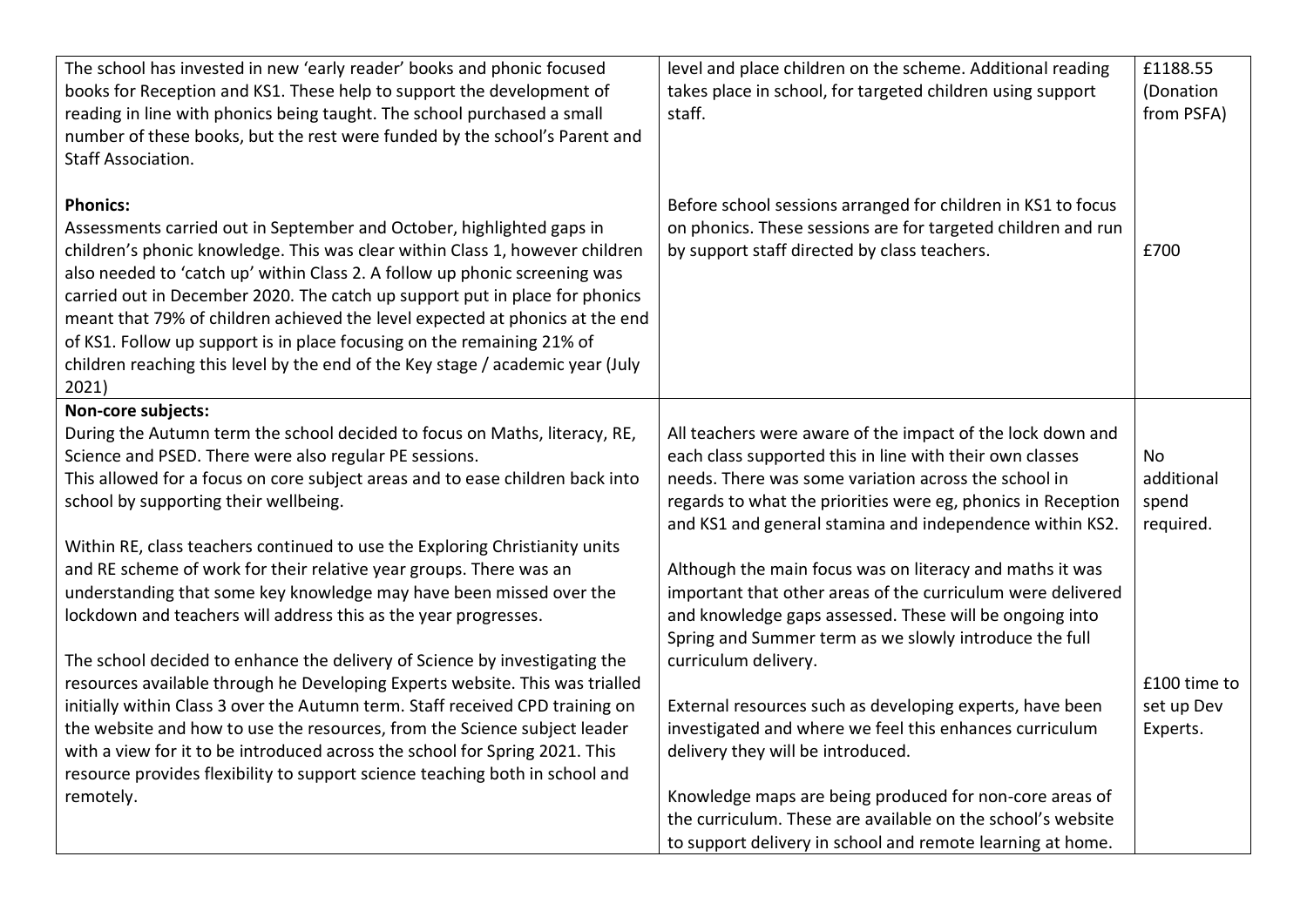| Class teachers planned additional time to spend on PSED across the Autumn<br>term. The focus was to settle children back into school and to provide space<br>for them to talk about their experiences. This was also supported by<br>additional 1:1 pastoral sessions that were arranged for some individual<br>children who required further additional support                                                                                                                                                                                                                                                                                                                                  | Availability of additional pastoral care within the school has<br>been vital in not only supporting children back into school<br>but also supporting families during this challenging time.<br>This has been delivered through 1:1 session with children<br>and regular phone contact with families and external<br>organisations that can provide additional support.                                                                                                                                                      | £2000<br>additional<br>pastoral<br>support.                |  |  |
|---------------------------------------------------------------------------------------------------------------------------------------------------------------------------------------------------------------------------------------------------------------------------------------------------------------------------------------------------------------------------------------------------------------------------------------------------------------------------------------------------------------------------------------------------------------------------------------------------------------------------------------------------------------------------------------------------|-----------------------------------------------------------------------------------------------------------------------------------------------------------------------------------------------------------------------------------------------------------------------------------------------------------------------------------------------------------------------------------------------------------------------------------------------------------------------------------------------------------------------------|------------------------------------------------------------|--|--|
| The use of ICT to support learning:                                                                                                                                                                                                                                                                                                                                                                                                                                                                                                                                                                                                                                                               |                                                                                                                                                                                                                                                                                                                                                                                                                                                                                                                             |                                                            |  |  |
| In June 2020 the school started to use Google Classrooms as the main<br>platform to deliver home learning for pupils during the lock down. The<br>school saw this as a valuable tool and wanted to investigate how the use of<br>this could continue to support learning when the school re opened in<br>September 2020. 16 Chrome books were initially purchased to support the<br>use of Google Classrooms in school, with a further 13 provided by the<br>Department of Education in January 2021 and 5 more provided by the local<br>authority in February 2021.<br>The school also invested in 12 new IPADs to support ICT and learning in                                                   | The use of ICT across the school has increased dramatically<br>during the COVID pandemic. It has provided the school with<br>the opportunity to explore different ways in which it<br>delivers the curriculum to children.<br>Google Classrooms has enabled 1:1 and small group work to<br>be delivered remotely. This has supported children to be<br>working on specific areas of the curriculum that they need<br>to focus on. Sessions include, Catch up maths sessions and<br>specific and individual phonic delivery. | $£4800-$<br>Chrome<br><b>Books</b><br>$£5000 -$<br>IPad's. |  |  |
| school. These are to be used for literacy screening and also to provide<br>support in the delivery of small group interventions and 1:1 intervention                                                                                                                                                                                                                                                                                                                                                                                                                                                                                                                                              | The school will continue to develop the use of ICT to deliver<br>teaching and learning with a view of 'pre teach' sessions.                                                                                                                                                                                                                                                                                                                                                                                                 |                                                            |  |  |
| across Reception and KS1.                                                                                                                                                                                                                                                                                                                                                                                                                                                                                                                                                                                                                                                                         | These are being trialled in Year 6.                                                                                                                                                                                                                                                                                                                                                                                                                                                                                         |                                                            |  |  |
|                                                                                                                                                                                                                                                                                                                                                                                                                                                                                                                                                                                                                                                                                                   | <b>Total Spend:</b>                                                                                                                                                                                                                                                                                                                                                                                                                                                                                                         | £15,388.55                                                 |  |  |
|                                                                                                                                                                                                                                                                                                                                                                                                                                                                                                                                                                                                                                                                                                   | Minus PSFE donation                                                                                                                                                                                                                                                                                                                                                                                                                                                                                                         | $-£1188.55$                                                |  |  |
|                                                                                                                                                                                                                                                                                                                                                                                                                                                                                                                                                                                                                                                                                                   | Total school spend:                                                                                                                                                                                                                                                                                                                                                                                                                                                                                                         | £14,200                                                    |  |  |
|                                                                                                                                                                                                                                                                                                                                                                                                                                                                                                                                                                                                                                                                                                   | Catch up funding minus total school spend:                                                                                                                                                                                                                                                                                                                                                                                                                                                                                  | £16,527<br>$-£14,200$                                      |  |  |
|                                                                                                                                                                                                                                                                                                                                                                                                                                                                                                                                                                                                                                                                                                   | Catch up funding carry forward for 2021 / 2022                                                                                                                                                                                                                                                                                                                                                                                                                                                                              | £2327                                                      |  |  |
| Plans for carry forward - Academic year 2021 / 2022<br>At the time of writing this Catch Up plan, the school is not aware of any additional Catch Up funding that will be available for the academic<br>year 2021 / 2022. The EEF is carrying out a study into the impact of COVID on children's education. Early indications are that the impact on<br>education has been most severely felt within groups of disadvantaged pupils. The school has taken a view that the Pupil Premium spending<br>for the next academic year and possibly beyond, will need to take account of this. The school is keen to be introducing initiatives that help<br>to close the gap for disadvantaged families. |                                                                                                                                                                                                                                                                                                                                                                                                                                                                                                                             |                                                            |  |  |